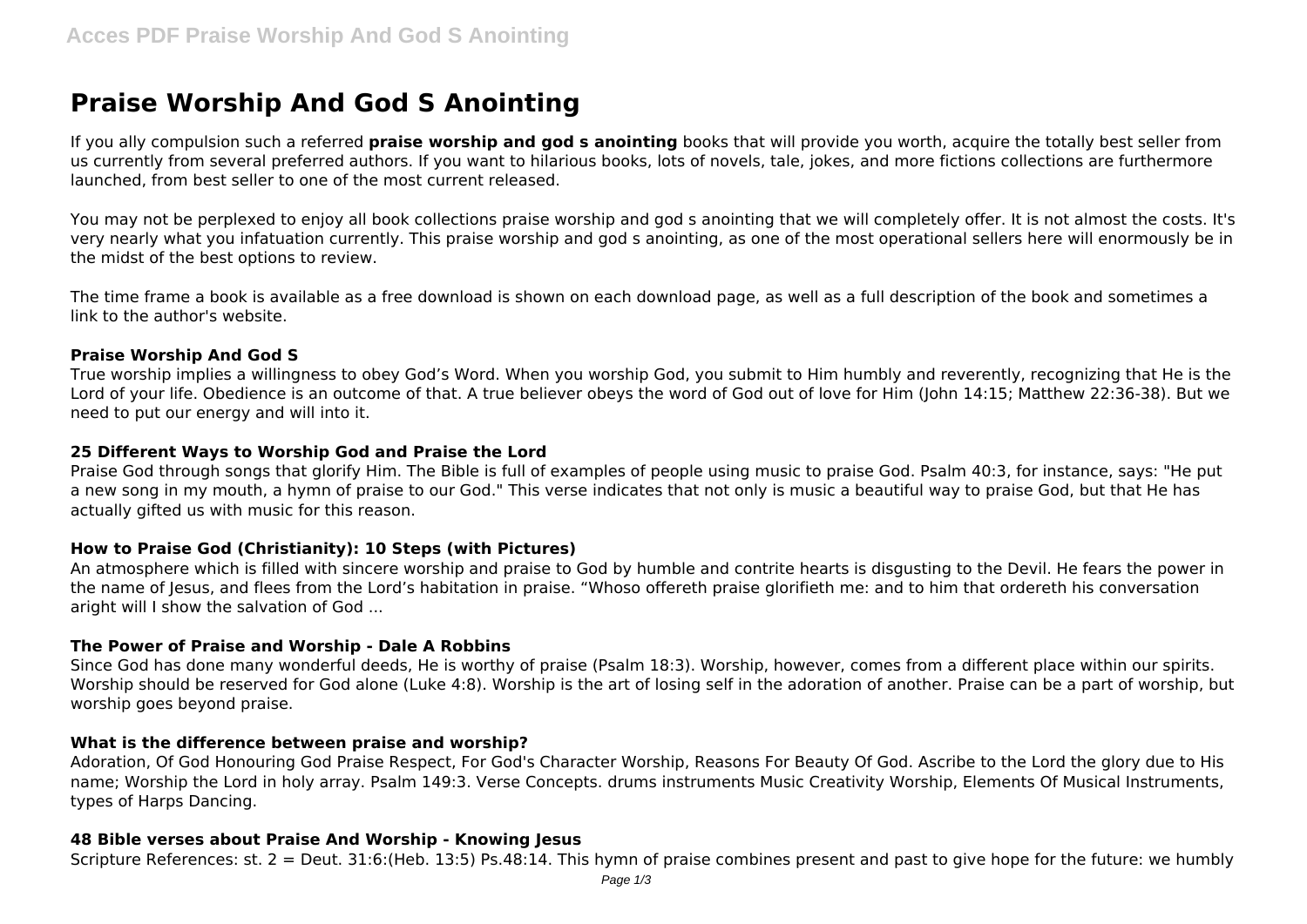and thankfully sing God's praise (st. 1), we praise God for his protection throughout our lives (st. 2), and we go forward under God's guiding hand (st. 3).

# **We Praise Thee, O God | Hymnary.org**

Worship is the act of losing oneself in God's adoration. Praise is an element of worship, but worship is more. Praise is simple; worship is more difficult. ... Jesus being on earth was an unbelievable form of praise by following God's will to come to earth and die for our sins. 55. Exodus 15:1-2 "Then Moses and the sons of Israel sang ...

# **60 EPIC Bible Verses About Praise To God (Praising The Lord)**

The Praise & Worship Channel features uplifting Christian music: a mix of new and past favorites, great hymns of the faith and praise anthems sung in churches across the globe. ... and personal stories from people just like you. Discover how the truth of God's Word intersects with your mental health and well-being. Listen today! Ukraine ...

# **Praise & Worship | Internet Station | Moody Radio**

The Power of Praise & Worship JESUS TEACHES ON TRUE WORSHIP John 4:23-24, But the hour cometh, and now is, when the true worshippers shall worship the Father in spirit and in truth: for the Father seeketh such to worship him. 24 God is a Spirit: and they that worship him must worship him in spirit and in truth.

# **(PDF) THE POWER OF PRAISE AND WORSHIP | Pearson Banda - Academia.edu**

Authoritative information about the hymn text The God of Abraham Praise, with lyrics, MIDI files, PDF files, printable scores, audio recordings ... and at the family worship in Jewish homes (Dr. Adler's manuscript.) Tradition says that Olivers wrote the hymn at the house of John Bakewell at Westminster, in 1770. The copy from which we print is ...

# **The God of Abraham Praise | Hymnary.org**

It's a word that necessitates speaking. We cannot praise God in silence. In particular, praising God means that we are glorifying and honoring him with our words for who he is and what he's done. Praise is honoring God with our words. It should be obvious that praise and worship are very similar to one another. But they aren't quite the same.

# **WORSHIP PRAYER AND PRAYER OF PRAISE – Ultimate Prayer Guide**

This is an UPDATED list of popular Nigerian Praise and worship songs. ... May you experience the presence of God as you worship him thru these songs in Jesus name. Thank you very much. Reply. sam October 31, 2018 At 10:21 pm. 1.sweet jesus sweet jesus how wonderful you are, you are brighter than the morning star,

# **List Of Nigerian Praise And Worship Songs - Believers Portal**

The words praise and worship are often used together; although they complement one another, they are two different things. Praise is an expression of approval or admiration. We can praise people and we can praise God. In reference to God, praise is an acknowledgement and appreciation of what He has done for us. It is our way of giving thanks to ...

# **What is the difference between praise and worship?**

To praise God is to declare who God is and what He does. Praise honors God because of His divine deeds and character…. in Matthew 11:25. The